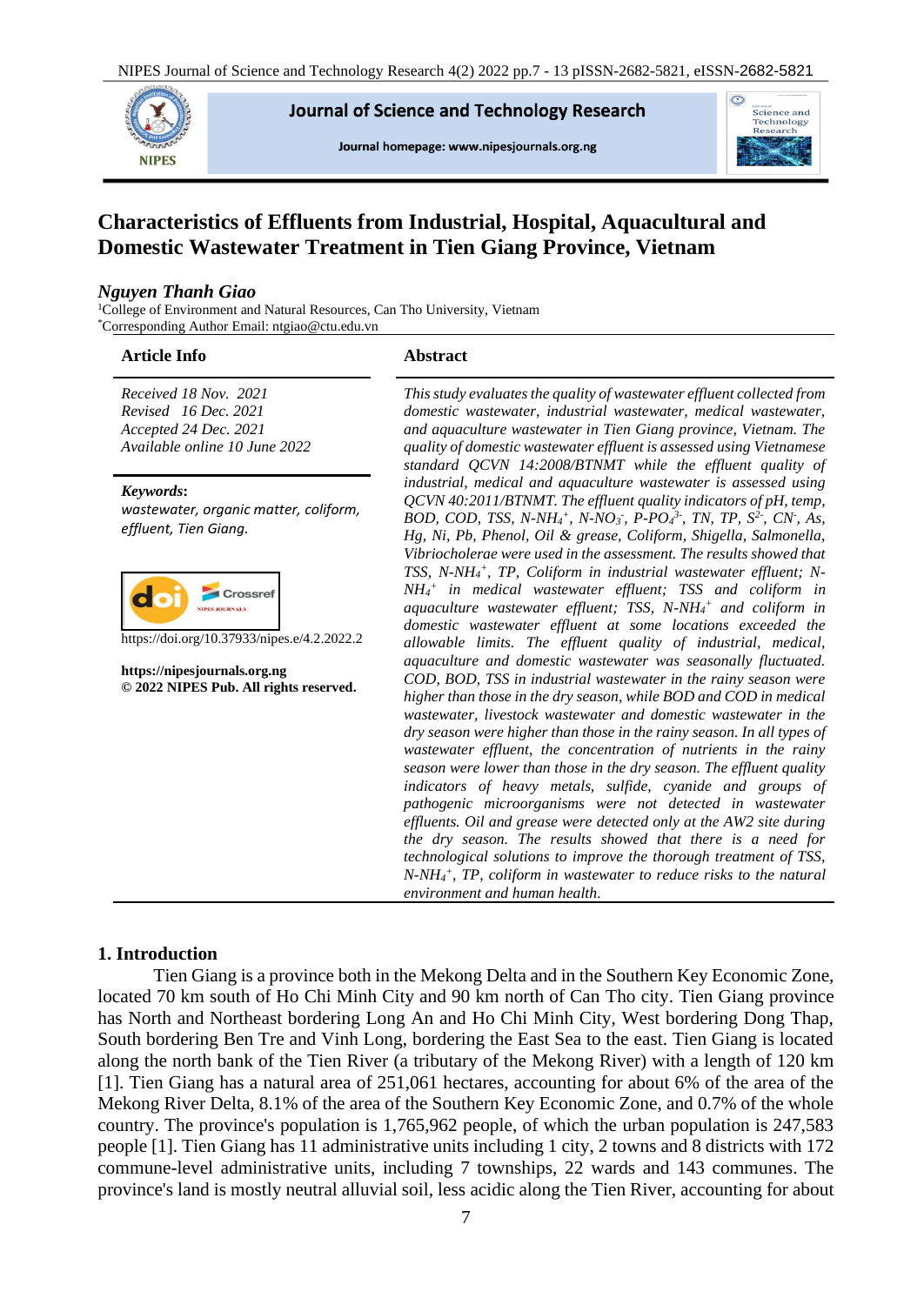53% of the province's area, favorable for fresh water, which has long been put into exploitation and use, forming a high productivity of rice production area. The coastline is 32 km long with thousands of hectares of coastal alluvial soil, many advantages in aquaculture, marine economic development [1]. Tien Giang's climate is inland tropical - sub-equatorial and has a tropical monsoon climate, so the average temperature is high and hot all year round. The average temperature in the year is  $27^{\circ}$ C - 27.9 °C. With two distinct seasons, the rainy season and the dry season. The dry season is from December to April of the following year, the average rainfall is 1,210 - 1,424 mm/year and is distributed less and less from north to south, the rainy season is from May to November [1]. Tien Giang has played the role of a major center for rice production, aquaculture and seafood processing, making a great contribution to the country's agricultural and aquatic exports; economic exchange with a large quantity of goods and export turnover of the following year higher than the previous year, etc., towards the goal of becoming a province with a dynamic economy, modern economic structure, and increasing significant contribution to the economy of the Mekong Delta, making an important contribution to the construction of the country's economy [1]. Currently, Tien Giang province is promoting industrialization and modernization, so socio-economic development activities will generate environmental problems due to the incomplete treatment system and inefficient operation [2]. Therefore, environmental quality monitoring is necessary to promptly detect pollution problems and have appropriate management solutions [2-4]. This study evaluates the quality of effluent wastewater collected from domestic wastewater, industrial wastewater, medical wastewater, and aquaculture wastewater. The results provide useful information on the effectiveness of water quality management in the study area.

# **2. Materials and methods**

Effluent wastewater samples were collected at 11 locations in June and September 2020 (Table 1). Domestic water (DW) effluent was collected at domestic wastewater sewer in My Tho city to analyze indicators such as pH, Temp, BOD, COD, TSS, N-NH<sub>4</sub><sup>+</sup>, TN, TP,  $S^2$ -, Oil & grease, Coliform. Industrial wastewater effluent was collected at the sewers of My Tho, Tan My Chanh, Tan Huong and Long Giang industrial zones (IW1-IW4) to analyze the indicators of pH, Temp, BOD, COD, TSS, N-NH<sub>4</sub><sup>+</sup>, TN, TP,  $S^2$ <sup>-</sup>, Oil & grease, Coliform, CN<sup>-</sup>, As, Hg, Ni, Pb, Phenol. Hospital wastewater effluent was collected at locations including Tien Giang, Cai Lay, and Cho Gao General Hospitals (HW1-HW3) to analyze the parameters of pH, Temp, BOD, COD, TSS, N- $NH_4^+$ , N-NO<sub>3</sub><sup>-</sup>, P-PO<sub>4</sub><sup>3-</sup>, S<sup>2-</sup>, Oil & grease, Coliform, Shigella, Salmonella, Vibriocholerae. Aquaculture wastewater effluent was collected at aquaculture areas in My Tho, Vam Lang and Phu Tan cities (AW1-AW3) to analyze parameters such as pH, Temp, BOD, COD, TSS, N-NH<sub>4</sub><sup>+</sup>, TN, TP,  $S^2$ , Oil & grease, Coliform. The indicators such as temperature, pH were in-situ measured while the remaining parameters were collected, preserved, transported and analyzed in the laboratory according to standard methods [5]. The measurement and analysis methods are presented in Table 2.

| Code            | Description                        |
|-----------------|------------------------------------|
| DW              | Domestic wastewater effluent       |
| IW1             | Industrial wastewater effluent 1   |
| IW <sub>2</sub> | Industrial wastewater effluent 2   |
| IW <sub>3</sub> | Industrial wastewater effluent 3   |
| IW4             | Industrial wastewater effluent 4   |
| HW <sub>1</sub> | Hospital wastewater effluent 1     |
| HW <sub>2</sub> | Hospital wastewater effluent 2     |
| HW <sub>3</sub> | Hospital wastewater effluent 3     |
| AW1             | Aquacultural wastewater effluent 1 |
|                 |                                    |

**Table 1. The sampling sites**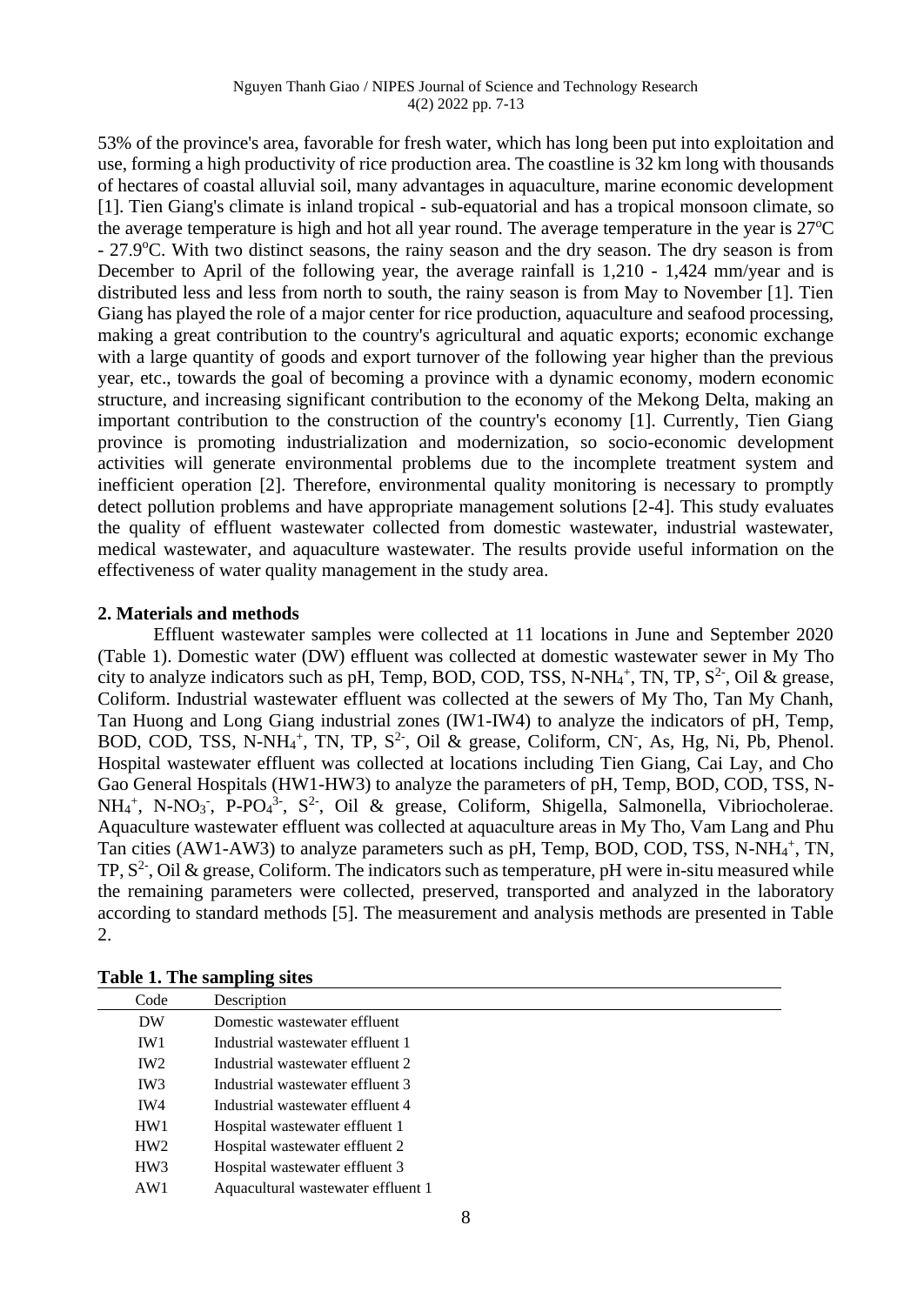| AW <sub>2</sub> | Aquacultural wastewater effluent 2 |
|-----------------|------------------------------------|
| AW3             | Aquacultural wastewater effluent 3 |

| Parameter      | Description              | Unit         | Methods                  |
|----------------|--------------------------|--------------|--------------------------|
| pH             | pH                       |              | TCVN 6492:2011           |
| Temp           | Temperature              | $\rm ^{o}C$  | SMEWW2550B:2012          |
| <b>BOD</b>     | Biological oxygen demand | mg/L         | TCVN 6001-1:2008         |
| <b>COD</b>     | Chemical oxygen demand   | mg/L         | SMEWW 5220C:2017         |
| TSS            | Total suspended solids   | mg/L         | SMEWW 6625:2000          |
| $N-NH_4^+$     | Ammonium                 | mg/L         | SMEWW 4500 NH3.B&F: 2017 |
| $N-NO_3$       | Nitrate                  | mg/L         | SMEWW 4500-NO3-.E:2017   |
| $P-PO43$       | Orthophosphate           | mg/L         | SMEWW 4500P.E:2017       |
| TN             | Total nitrogen           | mg/L         | <b>TCVN 6638:2000</b>    |
| TP             | Total phosphorus         | mg/L         | SMEWW 4500-P.B&E:2017    |
| $S^{2-}$       | Sulfide                  | mg/L         | SMEWW 4500-S2-.F:2017    |
| $CN-$          | Cyanide                  | mg/L         | SMEWW 4500-CN-.C&E:2017  |
| As             | Arsenic                  | mg/L         | SMEWW 3120B:2017         |
| Hg             | Mercury                  | mg/L         | SMEWW 3112B:2017         |
| Ni             | Nikel                    | mg/L         | SMEWW 3120B:2017         |
| Pb             | Lead                     | mg/L         | SMEWW 3120B:2017         |
| Phenol         | Phenol                   | mg/L         | TCVN 6216:1996           |
| Oil $&$ grease | Oil and grease           | mg/L         | SMEWW 5520 F:2017        |
| Coliform       | Coliform                 | $MPN/100$ mL | TCVN 6187-2:1996         |
| Shigella       | Shigella                 | $MPN/100$ mL | SMEWW 9260E:2017         |
| Salmonella     | Salmonella               | $MPN/100$ mL | TCVN 9717:2013           |
| Vibriocholerae | Vibriocholerae           | $MPN/100$ mL | SMEWW 9260H:2017         |

|  | Table 2. Wastewater effluent parameters and analytical methods |  |  |  |  |  |  |  |
|--|----------------------------------------------------------------|--|--|--|--|--|--|--|
|--|----------------------------------------------------------------|--|--|--|--|--|--|--|

The quality of domestic wastewater was assessed using Vietnamese standard QCVN 14:2008/BTNMT [6] while the quality of industrial, medical and aquaculture wastewater was assessed using QCVN 40:2011/BTNMT [7].

#### **3. Results and discussion**

3.1 Characteristics of industrial wastewater effluent **Table 3. Analytical results of industrial wastewater effluent quality**

| Parameter    | IW1              |                  |                  | IW <sub>2</sub>  |                  | IW <sub>3</sub>  |                  | IW4            | <b>QCVN</b>             |
|--------------|------------------|------------------|------------------|------------------|------------------|------------------|------------------|----------------|-------------------------|
|              | Jun              | Sep              | Jun              | Sep              | Jun              | Sep              | Jun              | <b>Sep</b>     | 40:2011/BTNMT, A        |
| pH           | 7.74             | 7.23             | 7.65             | 7.66             | 7.75             | 7.56             | 8.32             | 7.96           | $6 \div 9$              |
| Temp         | 31.6             | 29.8             | 31.3             | 29.3             | 31.2             | 31.2             | 33.3             | 31.2           | 40                      |
| <b>BOD</b>   | 17               | 12               | 21               | 24               | 12               | 7                | 9                | 11             | 30                      |
| <b>COD</b>   | 33               | 30               | 44               | 52               | 30               | 12               | 28               | 34             | 75                      |
| <b>TSS</b>   | 27               | 27               | 61               | 63               | 45               | 35               | 29               | 76             | 50                      |
| $N-NH_4^+$   | 6.32             | 6.48             | 16.45            | 15.24            | 0.16             | 0.18             | 0.34             | 1.26           | 5                       |
| <b>TN</b>    | 12.7             | 12.4             | 21.6             | 18.46            | 1.5              | 2.1              | 2.4              | 1.7            | 20                      |
| TP           | 4.76             | 3.68             | 3.73             | 4.37             | 1.84             | 0.94             | 1.18             | 0.12           | $\overline{\mathbf{4}}$ |
| $S^2$        | $\mathbf{0}$     | $\boldsymbol{0}$ | $\mathbf{0}$     | $\boldsymbol{0}$ | $\boldsymbol{0}$ | $\overline{0}$   | $\boldsymbol{0}$ | $\overline{0}$ | 0.20                    |
| Oil & grease | $\boldsymbol{0}$ | $\mathbf{0}$     | $\mathbf{0}$     | $\boldsymbol{0}$ | $\overline{0}$   | $\overline{0}$   | $\overline{0}$   | $\theta$       | 5                       |
| Coliform     | 640              | 150              | 34000            | 26000            | 360              | 260              | 160              | $\overline{0}$ | 3,000                   |
| $CN-$        | $\mathbf{0}$     | $\boldsymbol{0}$ | $\mathbf{0}$     | $\boldsymbol{0}$ | $\mathbf{0}$     | $\overline{0}$   | $\boldsymbol{0}$ | $\mathbf{0}$   | 0.07                    |
| As           | $\mathbf{0}$     | $\boldsymbol{0}$ | $\mathbf{0}$     | $\boldsymbol{0}$ | $\overline{0}$   | $\overline{0}$   | $\mathbf{0}$     | $\Omega$       | 0.05                    |
| Hg           | $\mathbf{0}$     | $\boldsymbol{0}$ | $\boldsymbol{0}$ | $\boldsymbol{0}$ | $\overline{0}$   | $\boldsymbol{0}$ | $\mathbf{0}$     | $\overline{0}$ | 0.01                    |
| Ni           | $\Omega$         | $\boldsymbol{0}$ | $\Omega$         | $\boldsymbol{0}$ | $\Omega$         | $\theta$         | $\mathbf{0}$     | $\Omega$       | 0.20                    |
| Pb           | $\Omega$         | $\boldsymbol{0}$ | $\Omega$         | $\boldsymbol{0}$ | $\Omega$         | $\theta$         | $\mathbf{0}$     | $\Omega$       | 0.10                    |
| Phenol       | 0                | $\mathbf{0}$     | $\Omega$         | $\boldsymbol{0}$ | $\Omega$         | $\Omega$         | $\overline{0}$   | $\Omega$       | 0.10                    |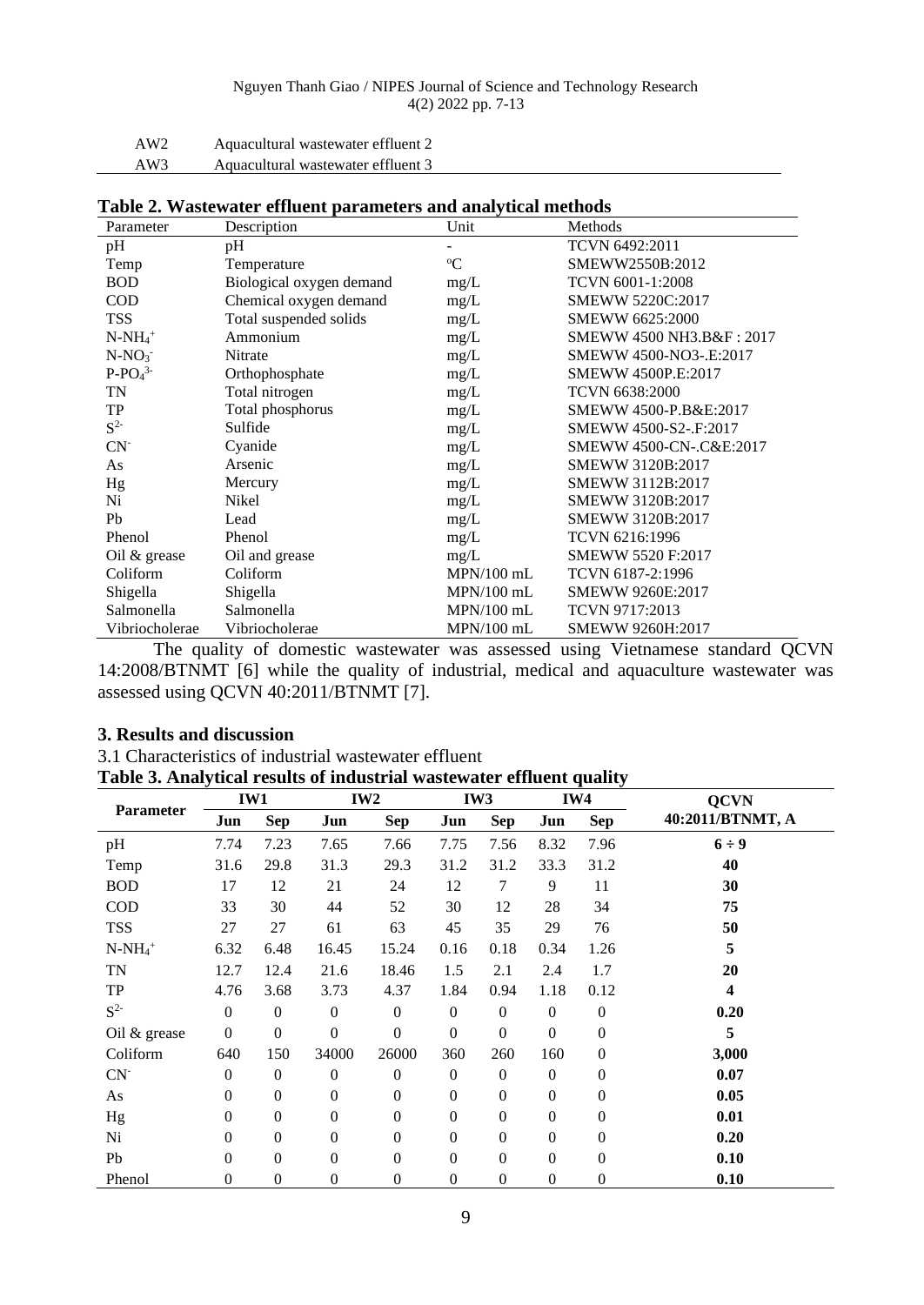The analysis results of industrial wastewater quality are presented in Table 3. pH ranges from 7.23 to 7.96, temperature ranges from 29.3 to  $33.3^{\circ}$ C. Both pH and temperature are within acceptable limits. BOD ranges from 7 to 24 mg/L, highest at IW2 and lowest at IW4. The values of BOD in the dry season tend to be higher than in the rainy season. BOD is within the allowable limits of QCVN 40:2011/BTNMT, Column A. BOD needs to be further treated to meet QCVN 08-MT: 2015/BTNMT, column A before being discharged into surface water. COD ranges from 12 to 52 mg/L. The COD at IW2 and IWI was higher than the rest. COD has seasonal variation in which COD at IW1 and IW3 during the wet season tends to be higher than in the dry season while at locations IW2 and IW4 the COD in the dry season tends to be higher than that of the rainy season. However, the values of COD are all within the allowable limits. TSS fluctuates from 27 to 76 mg/L, in which TSS is highest at location IW4 in the rainy season (beyond the allowable limit). TSS at IW2 in both rainy season and dry season exceeded the allowable limit of QCVN 08-MT: 2015/BTNMT, column A. N-NH<sup>4</sup> + concentration at IW1 and IW2 exceeded the allowable limit, especially at IW2. The IW3 and IW4 positions are low and within acceptable limits. N-NH $_4$ <sup>+</sup> at the IW site has a marked seasonal variation in  $N-NH<sub>4</sub><sup>+</sup>$  in the rainy season, which tends to be higher than in the dry season. Total phosphorus values ranged from 0.94 to 4.76 mg/L. TP at positions IW1 (in the dry season) and IW2 (in the rainy season) have exceeded the allowable limit. Coliforms were present at the survey sites (except for the IW site in the dry season). In which, coliform at IW2 was higher than the allowable limit. Oil and grease, sulfide, cyanide, phenol and heavy metals (As, Hg, Ni, Pb) were not detected at the study sites. The research results show that industrial wastewater with TSS, N-NH<sub>4</sub><sup>+</sup>, TP, Coliform criteria has not completely met the discharge requirements at some locations, especially IW1 and IW2. Indicators have seasonal fluctuations in which the values of the indicators tend to be higher in the rainy season than in the rainy season.

#### 3.2 Characteristics of hospital wastewater effluent

Some indicators of wastewater discharged from medical facilities are presented in Table 4. The results show that the temperature and  $pH$  are in the range of 6.91-8.11 and 29.8-32.5 $^{\circ}$ C. BOD and COD ranged from 7-12 mg/L and 21-38 mg/L, respectively. BOD and COD at HW1 and HW3 during the wet season were higher than those in the dry season while at the HW2 site the opposite was true. This shows that organic matters tend to fluctuate according to different seasons at the study sites. However, BOD and COD are both within the allowable limits of QCVN 08-MT: 2015/BTNMT, column A. TSS values range from 25-38 mg/L and seasonal fluctuations are similar to BOD and COD. TSS value is within allowable limits. The ammonium nitrogen content at the HW1 site is higher than the N-NH<sub>4</sub><sup>+</sup> at the HW2 and HW3 sites. Particularly, N-NH<sub>4</sub><sup>+</sup> value at the HW1 site in the rainy season (6.56 mg/L) is higher than the allowable limit while the remaining locations all meet the discharge requirements. The N-NO<sub>3</sub><sup>-</sup> ranges from 0.72 to 1.45 mg/L. N-NO<sub>3</sub><sup>-</sup> at HW2, HW3 tends to be higher than the HW1 position. The P-PO $4<sup>3</sup>$  ranges from 1.65 to 2.62 mg/L. Similar to nitrate, P-PO $4^3$  at the HW2 and HW3 positions tends to be higher than that at HW1. The concentration of nutrients in the rainy season tends to be higher than in the dry season. Coliform was detected at all sluices except the HW1 site during the rainy season. The coliform density ranges from 150 to 950 MPN/100 mL and were all within the allowable limits of QCVN 08-MT: 2015/BTNMT, column A. The indicators such as sulfide, oil and grease and microorganisms (Shigella, Salmonella, Vibriochaolerae) were not detected. Thus, medical wastewater only has N-NH<sub>4</sub><sup>+</sup> at HW1 in the rainy season exceeding the allowable limit, the rest of the criteria all meet the discharge standards. The content of organic matter and coliform in the rainy season tends to be higher than those in the dry season; The concentration of nutrients in the rainy season tends to be lower than those in the dry season.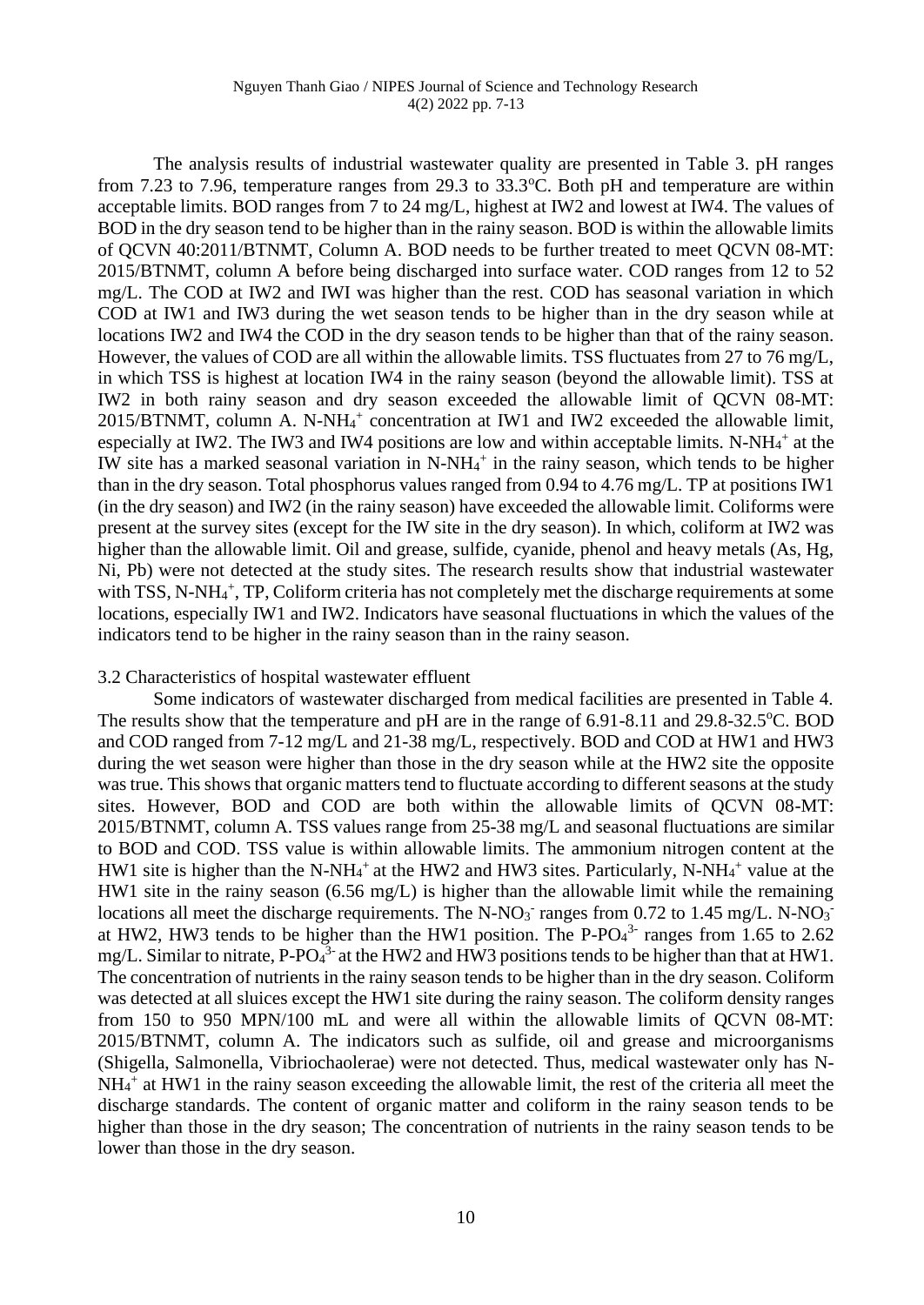Nguyen Thanh Giao / NIPES Journal of Science and Technology Research 4(2) 2022 pp. 7-13

|                       | HW1            |              | HW2      |            |          | HW3        | <b>QCVN</b>      |  |
|-----------------------|----------------|--------------|----------|------------|----------|------------|------------------|--|
| <b>Parameter</b>      | Jun            | <b>Sep</b>   | Jun      | <b>Sep</b> | Jun      | <b>Sep</b> | 40:2011/BTNMT, A |  |
| pH                    | 7.46           | 7.23         | 8.07     | 8.11       | 8.04     | 6.91       | $6.5 \div 8.5$   |  |
| Temp                  | 32.5           | 29.8         | 32       | 31.4       | 31.9     | 32.4       |                  |  |
| <b>BOD</b>            | 11             | 12           | 9        | 11         |          | 11         | 30               |  |
| <b>COD</b>            | 23             | 38           | 28       | 23         | 21       | 25         | 50               |  |
| <b>TSS</b>            | 27             | 30           | 34       | 25         | 35       | 38         | 50               |  |
| $N-NH_4$ <sup>+</sup> | 3.45           | 6.56         | 0.38     | 0.26       | 0.24     | 0.28       | 5                |  |
| $N-NO3$               | 0.72           | 1.18         | 1.45     | 1.32       | 1.45     | 1.36       | 30               |  |
| $P-PO43$              | 2.08           | 1.65         | 2.62     | 2.26       | 2.1      | 1.85       | 6                |  |
| $S^2$                 | $\overline{0}$ | $\mathbf{0}$ | $\Omega$ | 0          | $\theta$ | $\Omega$   |                  |  |
| Oil & grease          | $\theta$       | $\theta$     | $\Omega$ | $\theta$   | $\Omega$ | $\theta$   | 10               |  |
| Coliform              | 150            | $\theta$     | 150      | 200        | 600      | 950        | 3000             |  |
| Shigella              | 0              | 0            | $\Omega$ | 0          | $\Omega$ | $\Omega$   | 0                |  |
| Salmonella            | $\theta$       | $\theta$     | $\Omega$ | 0          | $\Omega$ | $\theta$   | 0                |  |
| Vibriocholerae        | 0              | 0            | 0        | 0          | 0        | 0          | 0                |  |

| Table 4. Analytical results of hospital wastewater effluent quality |  |
|---------------------------------------------------------------------|--|
|---------------------------------------------------------------------|--|

3.3 Characteristics of aquacultural wastewater effluent

The quality of wastewater from aquaculture is presented in Table 5. The temperature and pH ranged from 7.55-9.07 and 28.9-34.4°C, respectively. The pH at the AW2 site in the rainy season exceeds the allowable limit. BOD, COD and TSS are in the range of 12-20 mg/L, 25-42 mg/L, 42- 147 mg/L, respectively. Only TSS at location AW3 in the rainy season exceeded the allowable limit of QCVN 08-MT: 2015/BTNMT, column A. This group of organic matter indicators in the rainy season tends to be higher than those in the dry season. The group of nutrients indicators including N-NH<sub>4</sub><sup>+</sup>, TN and TP are in the range of 0.26-1.86 mg/L, 1.0-3.7 mg/L, 0-2.05 mg/L. Nutrient parameters in the dry season tend to be higher than those in the rainy season. Values of nutrients in the aquaculture area are within the allowable limits of QCVN 08-MT: 2015/BTNMT, column A. Coliform was detected at all survey sites, in which coliform at position AW1 was significantly higher than that of other sites and exceeded the allowable limit. Oil and grease was detected only at AW2 position in the rainy season (3.62 mg/L). Sulfide was not detected at all sampling sites. Thus, suspended solids and coliforms in aquaculture wastewater at some locations need to be treated to meet discharge requirements.

| <b>Parameter</b> | AW1              |                  |          | AW2            |                | AW3            | <b>OCVN</b>      |
|------------------|------------------|------------------|----------|----------------|----------------|----------------|------------------|
|                  | Jun              | <b>Sep</b>       | Jun      | <b>Sep</b>     | Jun            | <b>Sep</b>     | 40:2011/BTNMT, B |
| pH               | 7.55             | 7.66             | 7.78     | 9.07           | 8.52           | 7.11           | $5.5 \div 9$     |
| Temp             | 31.5             | 29.3             | 34.4     | 30             | 31.6           | 28.9           | 40               |
| <b>BOD</b>       | 14               | 15               | 15       | 12             | 12             | 20             | 50               |
| <b>COD</b>       | 27               | 27               | 32       | 25             | 25             | 42             | 150              |
| <b>TSS</b>       | 63               | 46               | 42       | 51             | 56             | 147            | 100              |
| $N-NH_4^+$       | 0.26             | 0.34             | 1.86     | 1.72           | 0.62           | 0.68           | 10               |
| <b>TN</b>        | 1.8              | 1.5              | 3.7      | 3.4            |                | 1.2            | 40               |
| <b>TP</b>        | 0.72             | $\boldsymbol{0}$ | 2.05     | 0.2            | 1.82           | 0.72           | 6                |
| $S^2$            | $\theta$         | $\boldsymbol{0}$ | $\Omega$ | $\theta$       | $\overline{0}$ | $\overline{0}$ | 0.5              |
| Oil & grease     | $\boldsymbol{0}$ | $\boldsymbol{0}$ | 3.62     | $\overline{0}$ | $\theta$       | $\mathbf{0}$   | 10               |
| Coliform         | 16000            | 21000            | 640      | 950            | 750            | 630            | 5000             |

Table 5. Analytical results of aquacultural wastewater effluent quality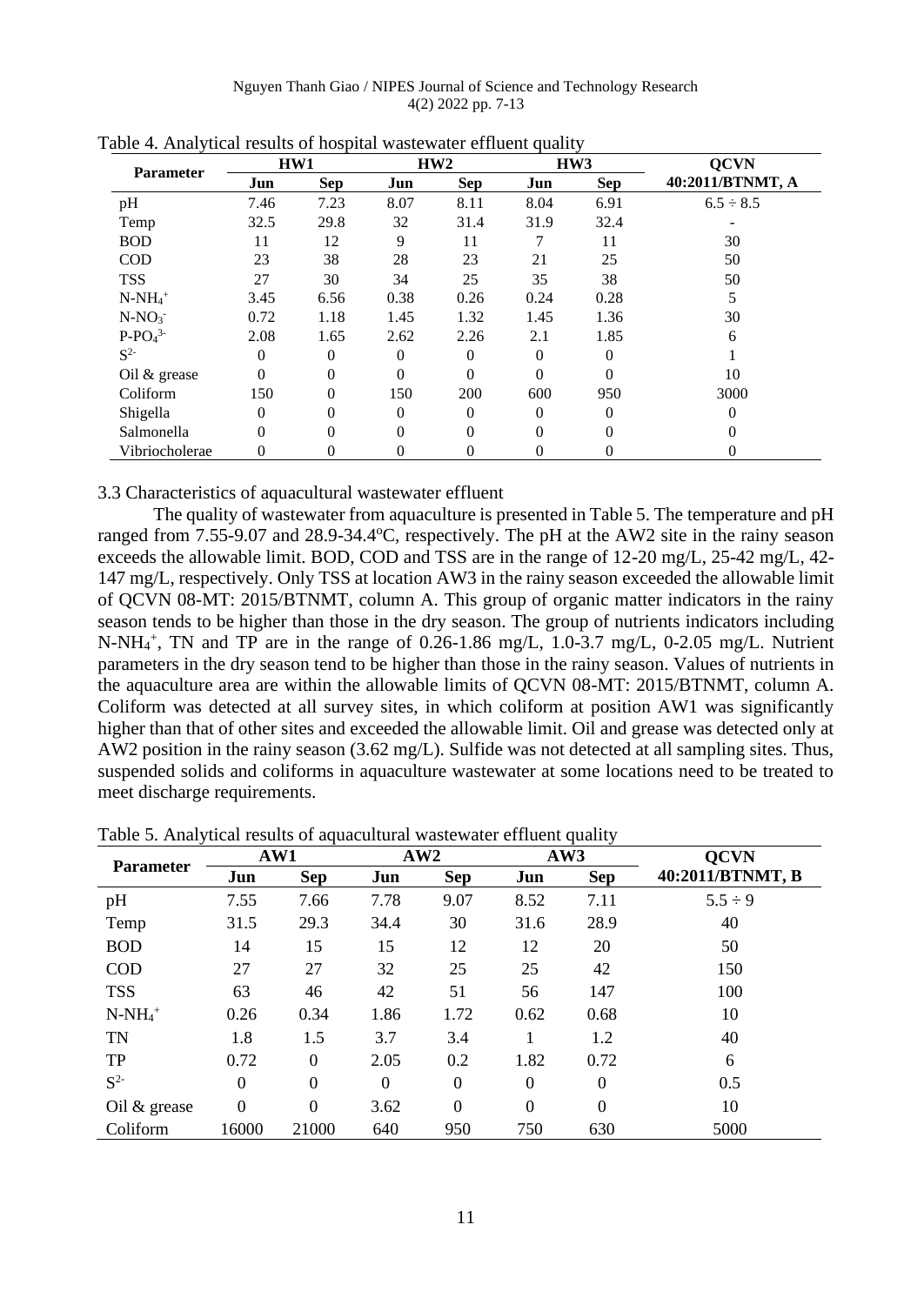# 3.4 Characteristics of domestic wastewater effluent

The quality of domestic wastewater is presented in Table 5. The pH ranges from 7.59-7.60 while the temperature ranges from  $28.1-31.2$ °C. BOD and COD are in the range of 17-18 mg/L and 37-41 mg/L in which BOD and COD in rainy season tend to be lower than in dry season. The organic matter content is within the allowable limit of QCVN 14:2008/BTNMT, A. TSS ranges from 46 to 52 mg/L, in which TSS in rainy season tends to be higher than TSS in dry season. TSS in domestic wastewater in the rainy season has exceeded the allowable limit. The N-NH<sub>4</sub><sup>+</sup> in the rainy season is higher than that in the dry season. N-NH<sub>4</sub><sup>+</sup> has exceeded the allowable limit. TN and TP are in the range of 11.7-12.3 mg/L and 1.25-1.36 mg/L, of which TN and TP in the dry season are higher than TN and TP in the rainy season. TN and TP are not specified in QCVN 14:2008/BTNMT. The number of coliforms ranged from 4200-6400 MPN/100 mL, exceeding the allowable limit. Coliform in the rainy season tends to be lower than that in the dry season. Sulfide and oil and grease were not detected in domestic wastewater. Thus, TSS, N-NH<sup>4</sup> <sup>+</sup> and coliform are indicators that need to be treated to prevent pollution of the natural environment.

|                  | <b>DW</b>      |            | <b>QCVN 14:2008/BTNMT, A</b> |  |  |
|------------------|----------------|------------|------------------------------|--|--|
| <b>Parameter</b> | Jun            | <b>Sep</b> |                              |  |  |
| pH               | 7.59           | 7.6        | $5 \div 9$                   |  |  |
| Temp             | 31.2           | 28.1       |                              |  |  |
| <b>BOD</b>       | 18             | 17         | 30                           |  |  |
| <b>COD</b>       | 41             | 37         |                              |  |  |
| <b>TSS</b>       | 46             | 52         | 50                           |  |  |
| $N-NH_4^+$       | 8.04           | 8.78       | 5                            |  |  |
| <b>TN</b>        | 12.3           | 11.7       |                              |  |  |
| TP               | 1.36           | 1.25       |                              |  |  |
| $S^2$            | $\overline{0}$ | 0          |                              |  |  |
| Oil & grease     | $\overline{0}$ | $\theta$   |                              |  |  |
| Coliform         | 6,400          | 4,200      | 3000                         |  |  |

Table 6. Analytical results of domestic wastewater effluent quality

### **4. Conclusion**

The results showed that TSS, N-NH<sub>4</sub><sup>+</sup>, TP, Coliform in industrial wastewater effluent at some locations (IW1 and IW2) have not completely met discharge requirements. N-NH<sub>4</sub><sup>+</sup> in medical wastewater at HW1 in the rainy season exceeds the allowable limit. Meanwhile, TSS and coliform in aquaculture wastewater effluent at some locations need to be treated to meet discharge requirements. TSS, N-NH<sub>4</sub><sup>+</sup> and coliform in domestic wastewater effluent need to be treated to meet permissible standards before being discharged into the environment. The seasonal variation is very different among the effluents of industrial, medical, aquaculture and domestic wastewater types. COD, BOD, TSS in industrial wastewater effluent in the rainy season are higher than those in the dry season. Meanwhile, BOD and COD in the effluents of medical wastewater, aquacultural wastewater and domestic wastewater are higher in the dry season than in the rainy season. In all types of wastewater effluents, the concentrations of nutrients in the rainy season is lower than those in the dry season. The indicators of heavy metals, sulfide, cyanide and groups of pathogenic microorganisms were not detected in wastewater effluents. Oil and grease were detected only at the AW2 site during the dry season. The results show that there is a need for technological solutions to improve the treatment of TSS, N-NH<sub>4</sub><sup>+</sup>, TP, coliform in wastewater, and reduce risks to the natural environment and human health.